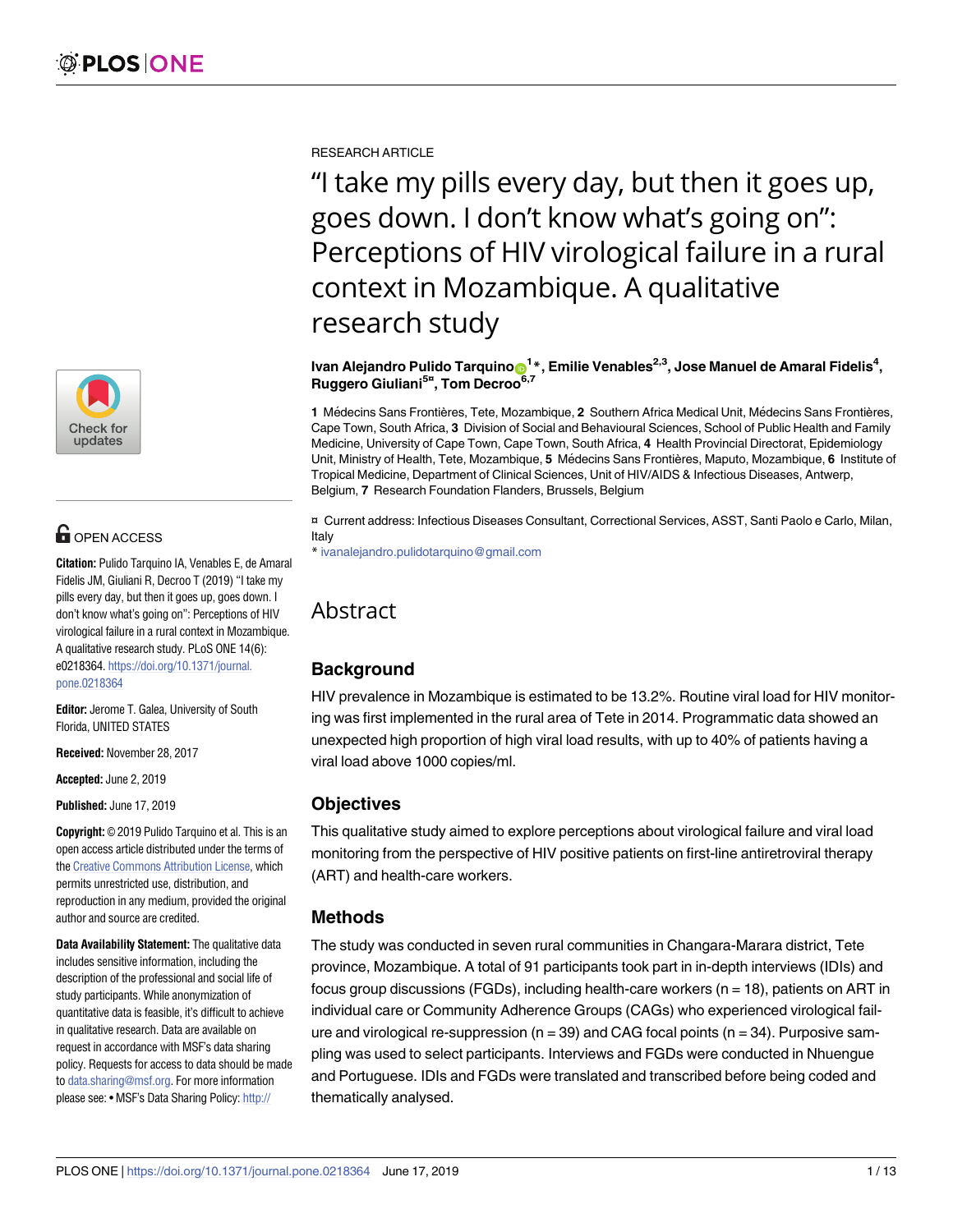<span id="page-1-0"></span>[fieldresearch.msf.org/msf/handle/10144/306501](http://fieldresearch.msf.org/msf/handle/10144/306501) • MSF's Data Sharing Policy PLOS Medicine article: [http://journals.plos.org/plosmedicine/article?id=10.](http://journals.plos.org/plosmedicine/article?id=10.1371/journal.pmed.1001562) [1371/journal.pmed.1001562](http://journals.plos.org/plosmedicine/article?id=10.1371/journal.pmed.1001562)

**Funding:** Open access publications costs were funded by the Department for International Development (DFID), UK and La Fondation Veuve Emile Metz-Tesch (Luxembourg). The funders had no role in study design, data collection and analysis, decision to publish, or preparation of the manuscript.

**Competing interests:** The authors have declared that no competing interests exist.

## **Results**

Emergent themes showed that patients and health-care workers attributed great importance to viral load monitoring. A supressed viral load was viewed by participants as a predictor of good health and good adherence. However, some patients were confused and appeared distressed when confronted with virological failure. Viral load results were often little understood, especially when virological failure was detected despite good adherence. Inadequate explanations of causes of virological failure, delayed follow-up viral load results, repeated blood tests and lack of access to second-line ART resulted in reduced confidence in the effectiveness of ART, challenged the patient-provider relationship and disempowered patients and providers.

## **Conclusion**

In this rural context undetectable viral load is recognized as a predictor of good health by people living with HIV and health-care workers. However, a lack of knowledge and health system barriers caused different responses in patients and health-care workers. Adapted counselling strategies, accelerated viral load follow-up and second-line ART initiation in patients with virological failure need to be prioritized.

# **Introduction**

HIV still represents a major public health challenge. Unprecedented efforts, including decentralization of HIV services to primary health care level, have increased access to Antiretroviral Therapy (ART) [\[1\]](#page-11-0). Of the 19 million People Living with HIV (PLWH) in the East and Southern African region, 10 million are on ART [\[2\]](#page-11-0). However, poor adherence may result in Acquired Drug Resistance (ADR), and may hamper the effects of increased access to ART.

The HIV prevalence amongst adults in Mozambique (15–49 years old) is 13.2% [\[3\]](#page-11-0). Currently about half of this population is on lifelong ART  $[2]$  $[2]$  $[2]$ . Médecins Sans Frontières (MSF) has supported the Ministry of Health in providing HIV care in the central province of Tete since 2001.

Since 2008, patients on ART in Tete are able to choose between individual facility-based care, whereby they have to come monthly to the health facility to get a new ART refill, or Community ART Groups (CAGs). CAGs are peer groups with up to six patients on ART who take turns to fetch a monthly refill for the group at the health facility. Each CAG has a focal point, a group member who ensures proper functioning of the peer group. The CAG model has been described elsewhere in detail [\[4](#page-11-0)]. Attrition (patient death or loss to follow-up) was a major bottleneck during ART roll-out [[5](#page-11-0)].

Routine viral load monitoring was first implemented in Tete in 2014. Samples are collected using the dried blood spot technique and sent to the HIV reference laboratory in the capital city of Maputo for analysis [\[6](#page-11-0)]. Results are then provided to individual health facilities by the reference laboratory. Identified patients with virological failure are contacted by HIV counsellors and receive two to three sessions of Enhanced Adherence Counselling (EAC), one session per month, in order to identify barriers to adherence, and together with health-care worker, find solutions. After six months from the first viral load they repeat the viral load test [[7](#page-11-0),[8](#page-11-0)]. Those patients who have a high second viral load result are proposed to the National ART Committee to switch to second line of treatment when adherence to treatment is confirmed.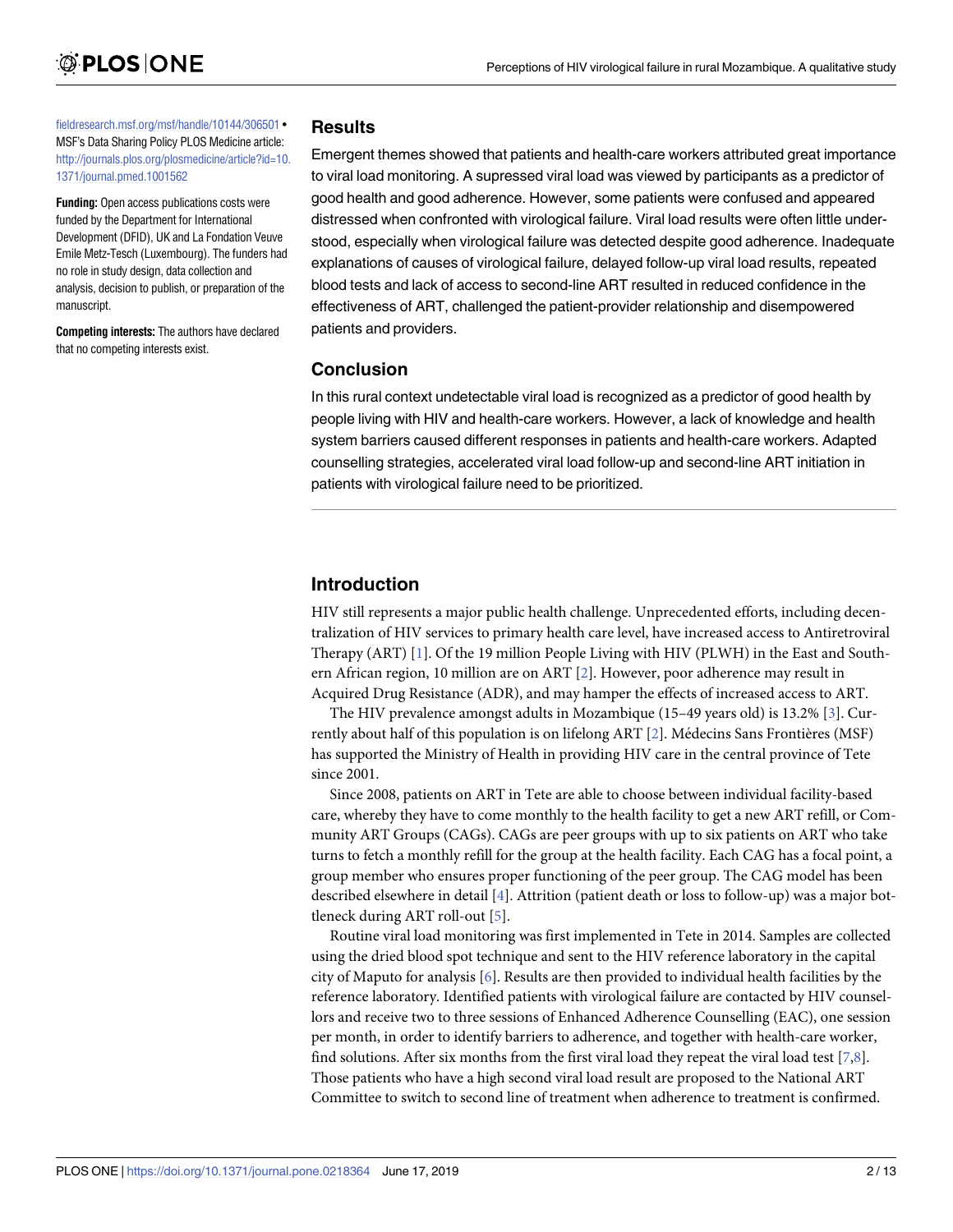<span id="page-2-0"></span>Programmatic routine data showed an unexpected high proportion of high viral load results; up to 40% of the cohort had a detectable viral load above 1000 copies/ml in contrast with other low-and middle income countries which show virological suppression in more than 80% in patients over 12 months on treatment [[9,10](#page-11-0)].

Previous quantitative and qualitative studies have documented barriers to adherence including long distances between communities and health facilities, transport costs, patienthealth-care provider relationships, long waiting times at the health facilities, stigma, forgetfulness and work and family commitments which could also explain virological failure [\[11–13](#page-11-0)].

Although many qualitative studies have previously addressed barriers to adherence [14-[17\]](#page-11-0), including within this particular region [\[18–19](#page-12-0)], to the best of our knowledge no study has explored how patients and health-care workers perceive virological failure and routine virological monitoring in a rural area with difficult access to viral load testing.

## **Methods**

# **Study design**

This is a qualitative research study. Between July and August 2017, In-depth Interviews (IDIs) and Focus Group Discussions (FGDs) were conducted to explore patient and health-care worker perceptions of virological failure and viral load monitoring in the Changara-Marara districts of Tete province.

## **Study setting**

Changara and Marara districts consist of 15 health facilities, four in Marara and 11 in Changara. Of these, three clinics in Marara and nine clinics in Changara provide ART services. Clinical care is provided by medical doctors, medical technical officers and nurses. The 15 facilities are currently supported by MSF, and in June 2017 were providing ART to approximately 4223 active patients. In all 12 ART facilities, patients can choose between facility-based individual care or joining a CAG upon entry to the programme.

## **Study population**

Our study population was comprised of patients on ART in individual care or CAGs, and health-care workers. Participants in both categories were recruited from the two study sites of Changara and Marara districts. Community Adherence Group focal points and HIV Community activists, who are patients and who have experienced virological re-suppression, were also included in the sample. Health-care workers were included in the study as key informants in order to give a programmatic perspective on the research objectives based on their experience in providing ART services for the patients.

## **Sampling and recruitment**

A total of 91 participants were involved in the study, 54 from Changara and 37 from Marara. Purposive sampling was used for the patient group in order to select those who met the eligibility criteria of being adult patients having experienced virological failure and virological re-suppression. Where possible, a broad range of patients were selected to ensure that potentially diverse views, perspectives and experiences were included and presented. Patients were firstly identified in the routinely updated HIV cohort database, before being contacted by phone or face-to-face by one of the HIV counsellors working in the facility, who had been trained on the research study, and informed about the research. No participant was included in both an IDI and a FGD.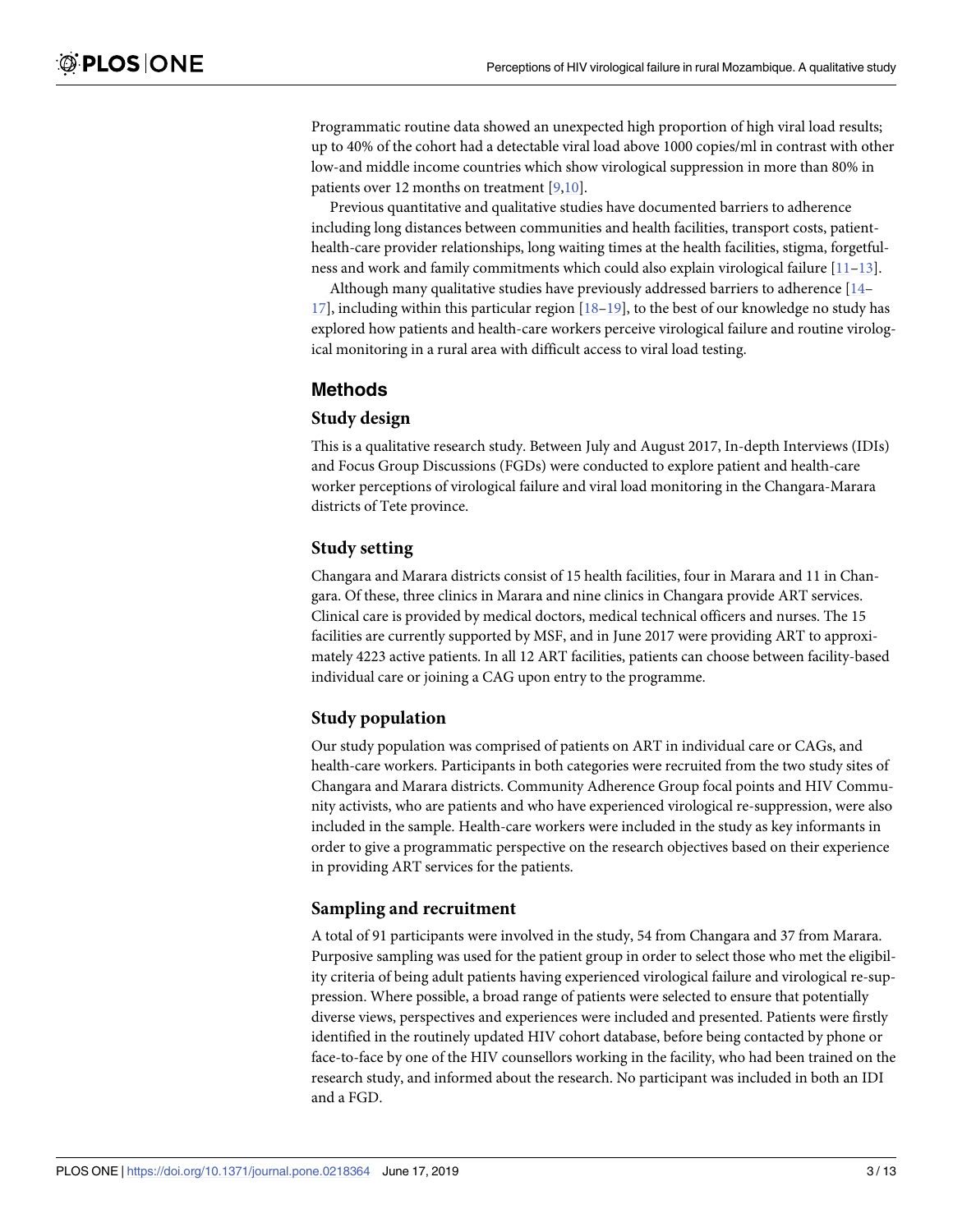# <span id="page-3-0"></span>**Data collection**

In-depth interviews and FGDs were conducted by the principal investigator (PI), with the assistance of a note-taker and a Portuguese and Nhuengue speaking translator. They were conducted using guides containing open-ended questions and probes. Guides were developed in English and then translated into Nhuengue.

During the IDIs and FGDs, participants were asked to identify themselves using a pseudonym. Before the start of each FGD the research team and the participants sat in a circle and a flipchart with ground rules was shared for approval by the group. Ground rules included active participation, that there were no wrong or right answers, confidentiality regarding data shared during the FGD and audio-recording.

The note-taker took note of the addressed themes and the general atmosphere. During a debriefing, conducted immediately after each IDI or FGD, the team met to discuss probes and saturation, and identified probes to be explored during the following IDIs and FGDs. Each IDI and FGD lasted between 60 and 75 minutes.

In order to mitigate the effect of a power imbalance between FGD participants, people with similar roles within facilities were grouped together where possible. Separate FGDs were subsequently organised for physicians, nurses and pharmacists; HIV counsellors and CAG focal points. Groups were not divided by gender as this was not deemed to be necessary in this context. Participants were given refreshments and their transport costs were reimbursed.

In-depth interviews and FGDs were held in local community locations which were chosen according to the participant's preferences, taking into account privacy, ease of access and mitigating the risk of accidental disclosure. Commonly selected locations included churches, school classrooms, private homes and meeting halls.

## **Data analysis**

All interviews and FGDs were audio-recoded, transcribed verbatim and translated from Nhuengue into Portuguese if required. Through thematic content analysis [[20](#page-12-0)], codes were identified, and organized manually into categories and major themes. The PI and one other co-investigator compared their findings and discussed areas of agreement as well as areas of divergence during interim and final analysis. Data analysis was conducted in Portuguese and selected quotes representing the identified codes and themes were translated into English. The findings of this study have been reported following the Consolidated Criteria for Reporting Qualitative Research (COREQ) guidelines [[21](#page-12-0)].

### **Ethics approvals**

Ethics approval was granted by the Médecins Sans Frontières Ethics Review Board Geneva, Switzerland and the National Ethics Review Board in Mozambique, the *Comité Nacional de Boiética para a Saúde (275/CNBS/17)*. Written informed consent for participation to the study was obtained from all participants prior to data collection.

## **Results**

A total of 39 IDIs were conducted in seven different communities across both districts. Eight FGDs were held, three with health care workers  $(n = 18)$  and five with CAG focal points and an HIV activist  $(n = 34)$ . A total of 39 patients (15 male and 24 female), including those in individual care and CAGs participated in interviews. Of these, 56% (22/39) had experienced virological failure and 44% (17/39) virological re-suppression. In addition, 18 health-care workers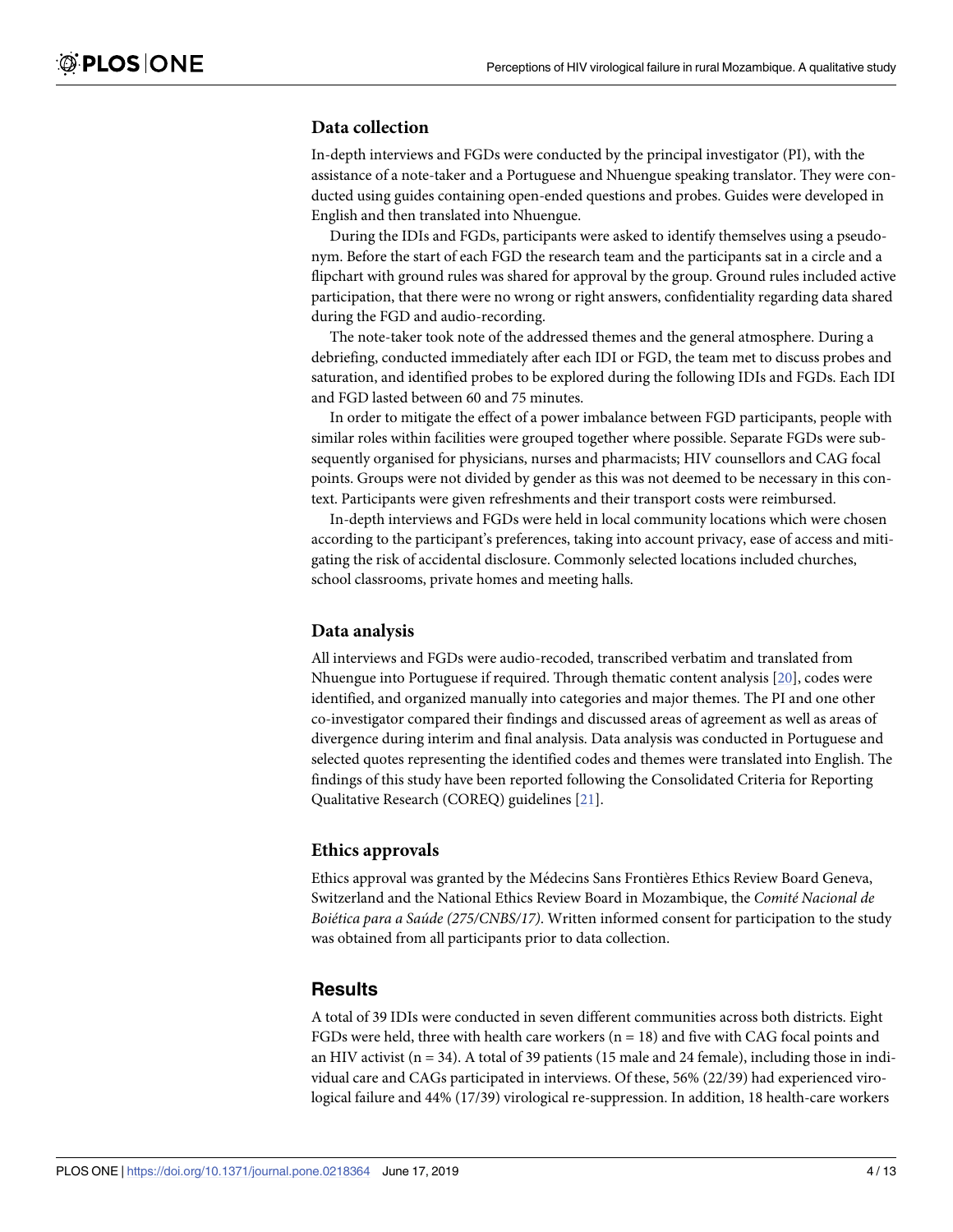| <b>District</b>    | Community     | Number of interviewees | <b>Sex</b>     |               | Age               | Number of years on ART | CAG  | $VF^*$ | $VR^*$       |
|--------------------|---------------|------------------------|----------------|---------------|-------------------|------------------------|------|--------|--------------|
|                    |               |                        | Male<br>Female |               | Median (range)    | Median (range)         |      |        |              |
|                    |               |                        | N(%)           | N(%)          |                   |                        | N(%) | N(%)   | N(%)         |
| Marara             | Matambo       |                        | 1(14.3)        | 6(85.7)       | $41.8(32-50)$     | $5(2.3-7.7)$           |      | 5      | 2            |
|                    | Marara centro | 5                      | 1(20.0)        | 4(80.0)       | $46(30-57)$       | $4.9(3.8-8.3)$         | 3    | 3      | 2            |
|                    | Cachembe      |                        | 4(80.0)        | 1(20.0)       | $48.6(47-49)$     | $6.9(2.9-11.8)$        | 5    | 5      | $\mathbf{0}$ |
| Changara           | Missawa       | 4                      | 2(50.0)        | 2(50.0)       | $38(26-44)$       | $2.5(1.3-4.8)$         | 2    | 2      | 2            |
|                    | Mazoe         | 4                      | (25.0)         | 3(75.0)       | $33(31-35)$       | $3.8(1.4-5.2)$         | 2    |        | 3            |
|                    | Changara      | 6                      | 3(50.0)        | 3(50.0)       | $44.5(28-62)$     | $6.6(1.4-9.5)$         | 5    | 3      | 3            |
|                    | Dzunga        | 8                      | 3(37.5)        | 5(62.5)       | $40.3(24-48)$     | $5.7(2.5-9.3)$         |      | 3      |              |
| 39<br><b>TOTAL</b> |               | 15(38.5)               | 24(61.5)       | $41.7(24-62)$ | $5.3(1.2 - 11.8)$ | 27                     | 22   | 17     |              |

#### **Table 1. In-depth interviewee characteristics.**

ǂ Virological Failure

# Virological Re-suppression

CAG: Community ART Group; ART: antiretroviral therapy

<https://doi.org/10.1371/journal.pone.0218364.t001>

from ART sites in both districts took part in FGDs. Focus Group Discussions were also conducted in both districts with 34 CAG focal points and one community HIV activist. The demographic characteristics of the study participants are shown in Tables  $1$  and  $2$ .

## **Viral load and health status**

Viral load results were perceived to be very important by most of the patients, and were considered as a marker of their general health status. As one patient stated, viral load results help to "know what is going on in the body, to see if I'm taking the pills well, if it results in an effect, or *it's going up*, *or it's going down"* (IDI 30; *47 year old male patient*).

Some patients perceived viral load testing as mandatory but also beneficial:

*"Because of the suffering that I'm experiencing, I have to subject myself, otherwise I would be dead, isn't it? It's good" (IDI 8; 47 year old female patient)*

*"Usually they [HCWs] call us to come to the health centre and collect our blood and then they show us [our results]" (IDI 16; 32 year old female patient).*

| Table 2. Characteristics of Focus Group Discussion participants. |
|------------------------------------------------------------------|
|------------------------------------------------------------------|

| District     | Number of FGDs   Type of participants | Average number of | <b>Sex</b>    |    | <b>Health-care workers</b> |   |   |                                          | <b>Patients</b> |
|--------------|---------------------------------------|-------------------|---------------|----|----------------------------|---|---|------------------------------------------|-----------------|
|              |                                       | participants      | Male          |    | Female   Medical officer   |   |   | Nurse   Counsellor   Pharmacist   CAG FP |                 |
|              |                                       |                   | N             | N  | N                          | N | N | N                                        | N               |
| Marara       | CAG Focal Points*                     |                   | 6             | 6  |                            | 0 |   |                                          | 12              |
|              | Health-care workers                   |                   | 2             | 4  |                            | 3 |   |                                          |                 |
| Changara     | <b>CAG Focal Points</b>               |                   |               | 17 |                            | 0 |   |                                          | 22              |
|              | Health-care workers                   | h                 | 3             | 3  |                            | 3 |   |                                          |                 |
| Tete         | HIV counsellor                        | 6                 | $\mathcal{L}$ | 4  |                            | 0 |   |                                          |                 |
| <b>TOTAL</b> |                                       |                   | 18            | 34 |                            | 6 |   |                                          | 34              |

#### �Included one HIV activist

CAG: Community ART Group; CAG FP: CAG Focal Point, N: number; FGD: focus group discussion

<https://doi.org/10.1371/journal.pone.0218364.t002>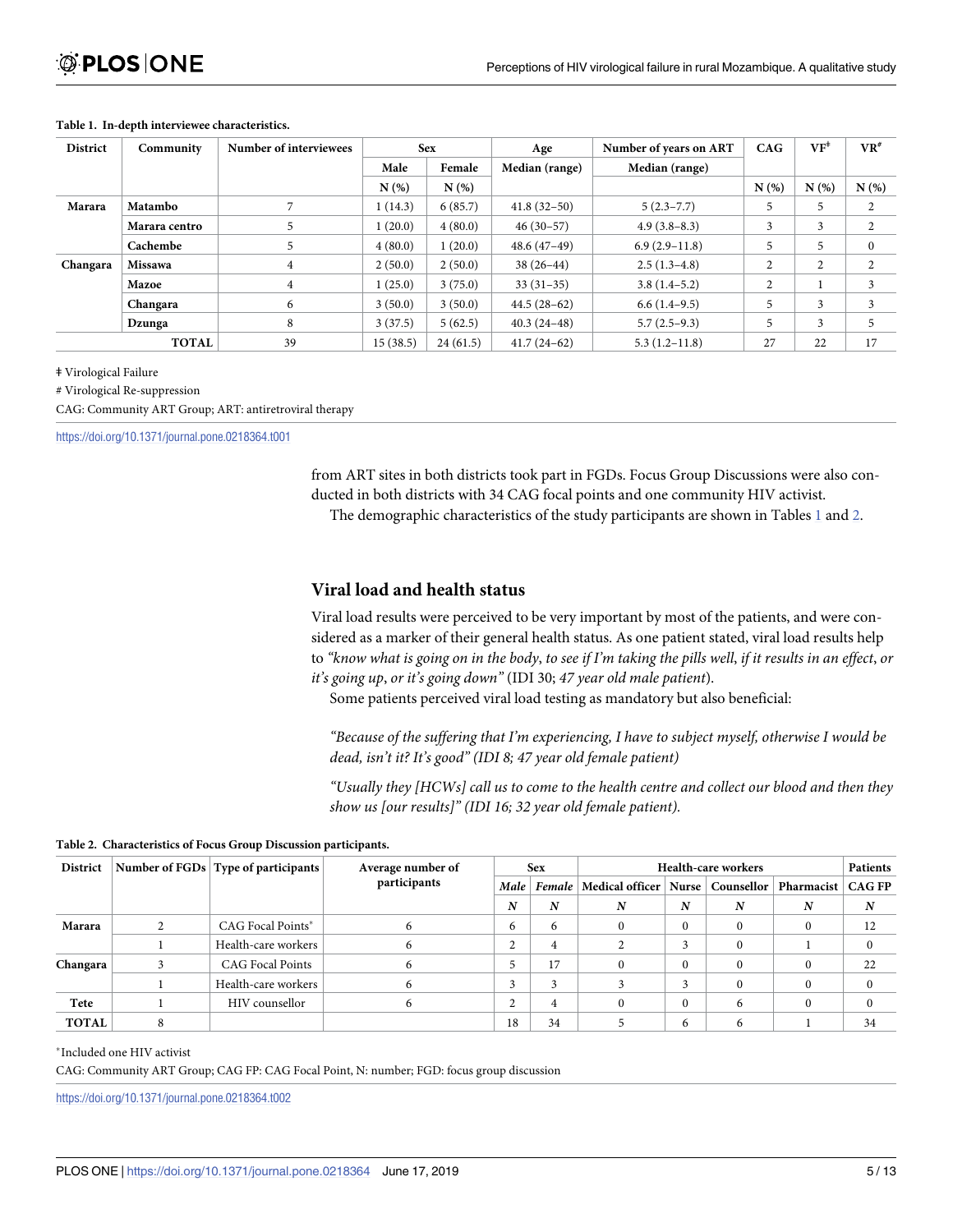A *few* patients referred to viral load testing as a tool to monitor the 'quantity' of the virus in their blood:

"I want to know the quantity . . . When I will know it, then it's a reason for me to ask you to *help me to show me how I can reduce my load." (IDI 17; 24 year old female patient)*

## **Patient perceptions and explanations of virological failure:**

Patients had different perceptions of what virological failure meant. Many of them understood it as a failure related to irregular pill intake, witchcraft or unprotected sexual relationships. Being notified about virological failure can provoke intense sadness and thoughts of despair and death. In one example, the patient talked about how the virus is '*waking up'*:

"If you delay one hour [to take your pill], that hour it [the virus] is awake . . . It eats you at *that very moment." (IDI 18; 30 year old man patient)*

Patients feel confused when they are diagnosed with virological failure if they report being adherent to their daily treatment.

*"Sometimes I'm worried, I take the pills but the viral load is increasing, this worries me." (IDI 12; 26 year old female patient)*

Some patients with virological failure were reported to question whether the drugs are still effective, by asking if '*the pills are good or not*" *(FGD 5; Counsellor)*. Some reportedly want to stop treatment, as the drugs do not seem to be having an effect:

*"And also it may create a problem, the patient may want to stop his treatment. Some patients even say "if it's like this, then I prefer to stop." (FGD5; Counsellor)*

Most patients reported being shocked or saddened when they were told by health care providers that their results showed virological failure.

"I take my pills every day, but then it goes up, goes down; I don't know what's going on. It *hurts my heart, because even though I do what they [health care providers] tell me, my heart hurts." (FGD3; CAG Focal Point)*

*"Sometimes I feel worried, I am taking my pills but the viral load is increasing, this worries me, what is happening? I am taking my medicine correctly, and my viral load is increasing." (IDI 12; 26 year old female patient)*

Virological failure was also associated with death by some patients. This nurse described how one of her patients believed that virological failure meant that her life was ending: "*now it's going up*, *thus my life will end soon* . . . *I'm saying farewell to you*." (FGD 1*; Nurse*)

Another interviewee described how she dreamed of death after she was notified of virological failure:

"When I sleep, I end up dreaming of an urn, a coffin next to me. When I wake up I do not see *anything, I'm always asking myself why this is happening to me." (IDI 6; 30 year old female patient)*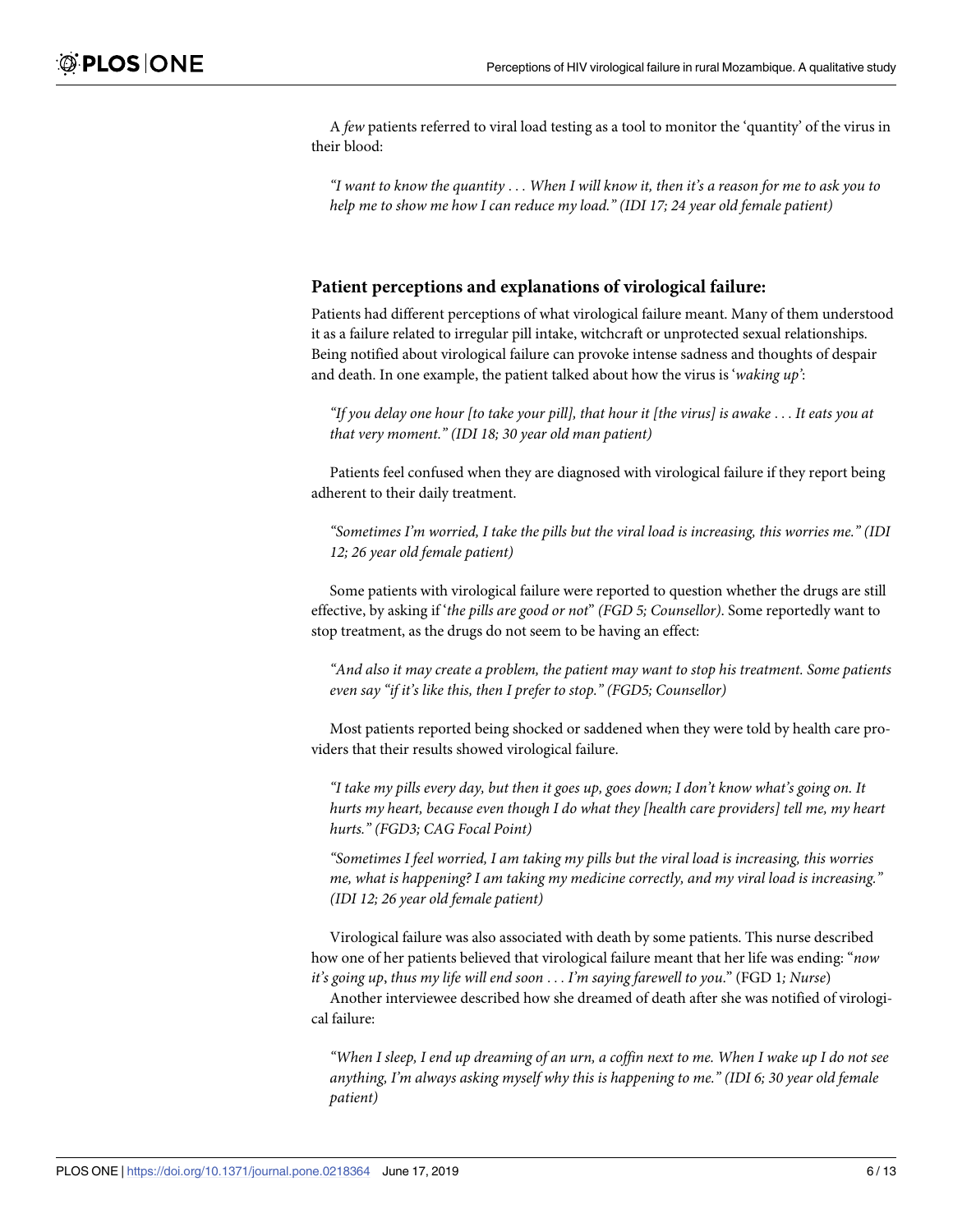Others patients such as the one cited below, believed that virological failure was a result of witchcraft that may affect her pill intake, leading to treatment failure:

*"They [people in the community] do that work of witchcraft, sorcery*. . . *They start putting on you other things and then all gets worse*. . . *How they do that exactly, I do not know,* but now I do have that thing in my mind that this person can do me harm, and I get scared. *Thus it [viral load] gets worse and at the end people start thinking that they are not taking the medicine correctly, and everything becomes complicated." (IDI 16, 32 year old female patient)*

Explanations of virological failure provided by patients include non-adherence, which in turn is often explained by a lack of regular or timeous pill intake, alcohol use, or being on treatment for an extended period of time. Some associate virological failure with betrayal and a lack of condom use when having sexual relationships "*outside*" of their relationship.

*"Virological failure can be related to my boyfriend, because when we don't have sex, everything goes well, but when we have sex, the viral load goes up immediately." (IDI 19, 44 year old female patient)*

Patients and health-care workers report that they have heard about people who are not adhering well to treatment and who throw their pills away or store them at home. They report that supplies of ART can be found in the houses of those who become sick and die.

*"Some even throw away [their pills] in the latrine; sometimes they throw them away in the neighbourhood* . . . *Little children play with those medicines. Sometimes they give them to other people and say "I'm not sick, go, you take them." (FGD 3, CAG Focal Point)*

*"There are patients who always come. They do not fail to pick up their medicines, but when* they get the drugs, once at home, they do not take them. They keep saving them, they keep saving them. When he dies, we take him [his body] to the funeral, and then we see so many bottles *of the medicines [in his house]." (FGD1, CAG Focal Point)*

Some patients discussed how their viral load remained high despite their efforts to improve adherence, and health-care workers explained that they do not understand why some patients present with virological failure. They described being puzzled that despite apparent good adherence after counselling, some patients still had high viral load results.

In such cases, health-care workers suspect the patient was infected with a virus that was already resistant, and they proposed a second-line treatment regimen. When health-care workers introduce second-line ART and the patient has a re-supressed viral load, they conclude the patient was adherent throughout.

"There is a family, a mother with her children, they are all on treatment, but they all had a *high viral load. They had several counselling sessions. We visited them, to change their behav*iour, but she is taking her pills, she is taking them well. She had shifted her line of treatment, *the younger son too*. . .*and the other daughter too. They are saying that they are taking their pills. Then sometimes we think that these people already at the beginning, they got a resistant virus. Now, [that they are] already on second line, they had an undetectable viral load." (FGD 5; Counsellor)*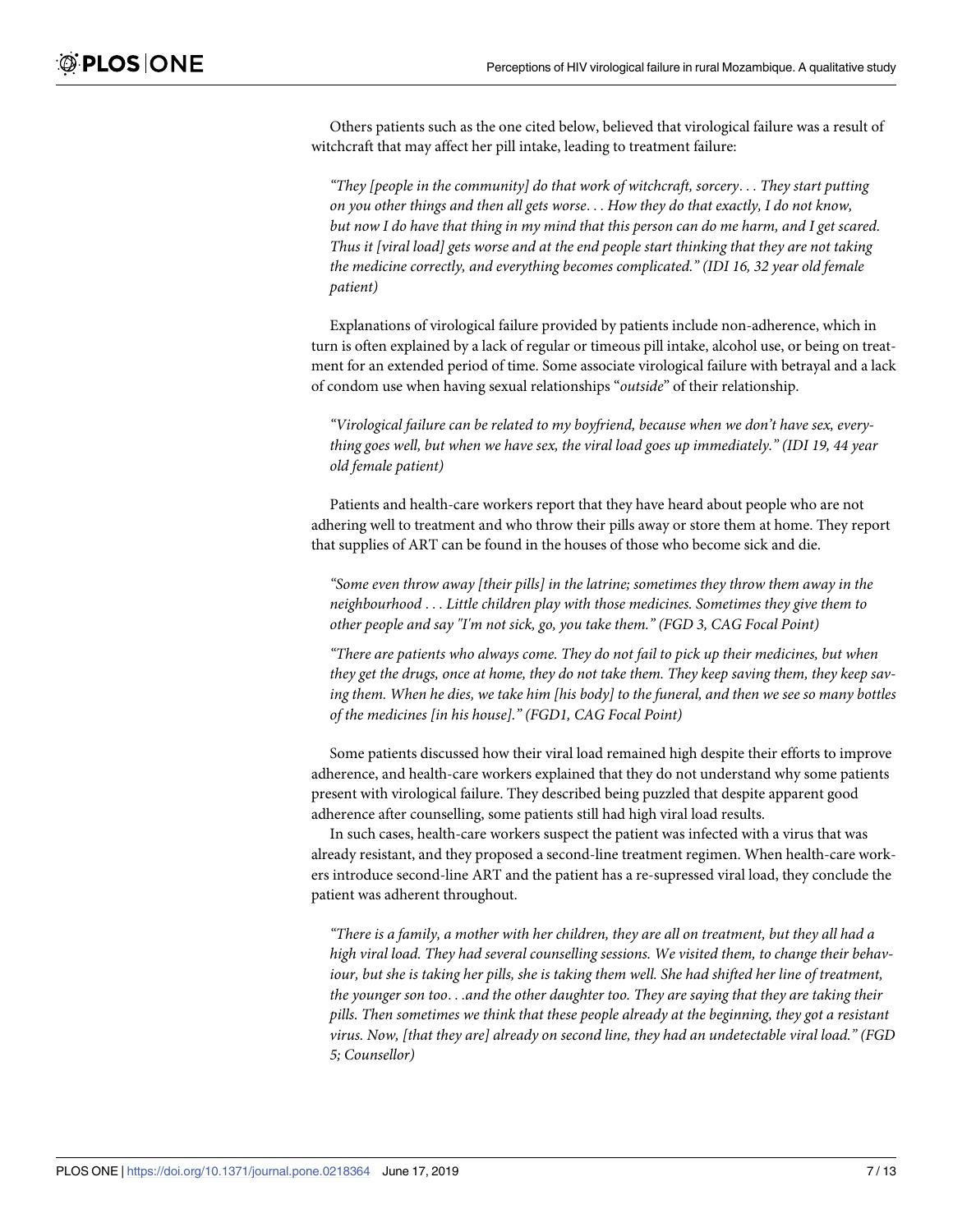## **Viral load procedures: Lack of ownership**

Patients are informed about the procedures for viral load testing by health-care workers, but viral load is often perceived as something unfamiliar that they do not always have ownership over. In addition, patients do not always fully understand the flow of viral load testing, with one patient referring to the reference laboratory system with the words "*they have their machines over there in Maputo [the capital]*, *they know what to do*". Nevertheless, viral load is perceived as a marker of their own adherence to pill-intake.

"*They say that we are providing a blood sample that they can send to the white [people] to* look for something, for them to do the analysis, to be able to see if it's going up or not, the viral *load*.*" (IDI 12; 26 year old female patient)*

"They know where they are sending it, when they have the result they call us, they say yes, you *are adherent or not." (IDI 16; 32 year old female patient)*

Patients did not always fully understand the procedures for viral load testing and did not always feel a sense of ownership over the process:

"It is important to do a [test], because as they have machines, they are able to tell if it's *going well like this* . . . *But by myself, I don't know anything." (IDI 15, 33 year old male patient)*

## **Delays in obtaining viral load results, and the patient-provider relationship**

Patients and health-care workers alike complained about the delay between blood samples being taken and viral load results being ready. Health-care workers discussed how they need the results to decide whether a patient needs to start second line treatment, but also described how the results sometimes arrived when the patient's condition had worsened, or even when the patient had died.

*"We could have been in the month of March, and today we are in August and still it did not appear* . . . *We then propose second line [treatment]. When the result arrives we have already lost the patient* . . .*died* . . .*because the viral load result was delayed a lot." (FGD 1; Nurse)*

Some health-care workers would like to do a viral load test earlier, when the patient has been on ART for three months, to ensure a follow-up viral load, if needed, and detect failure earlier.

"If we did it [viral load testing] a bit earlier, if we could do it at 3 months treatment, just for *us to understand how we are doing in terms of patient adherence. After six months we could wait for the second viral load, to see which barriers this patient has, and if they were overcome." (FGD 2; Medical officer)*

The delay in obtaining viral load results can reduce patient trust in their clinicians. Clinicians, such as the medical officer cited below, described how he apologised for the delays, and the need to negotiate another blood sample.

*"Sometimes we have cases that we lose because viral load tests are delayed and we were waiting for it* . . . *We apologize to our patients [for the delay] until we're tired and sometimes they*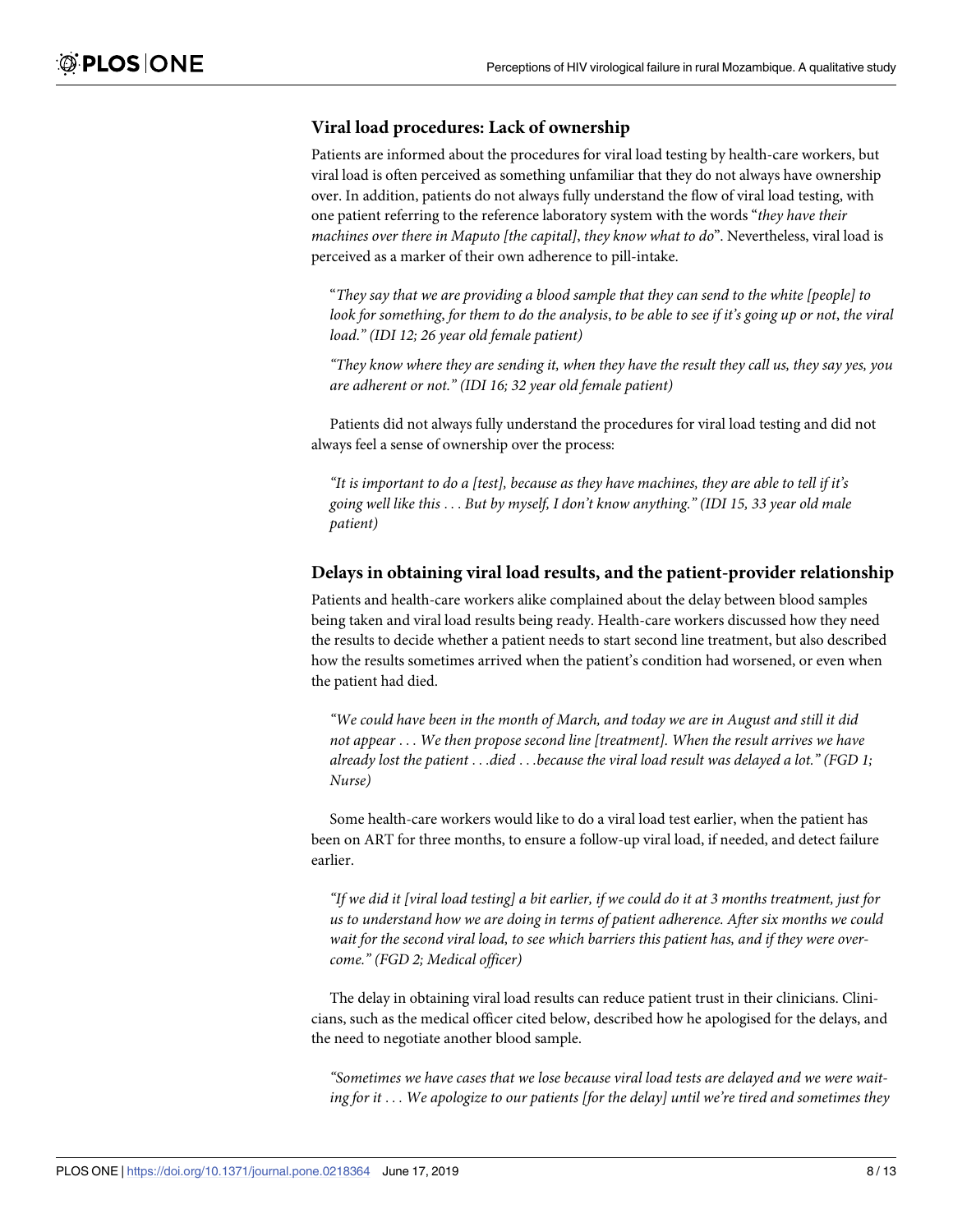<span id="page-8-0"></span>*treat us like liars: "you always say that the result will arrive soon*. . .*" Thus we are compromised* . . .*" (FGD 1; Medical officer)*

Patients reported frequently having multiple blood samples taken to obtain a single viral load result. In one FGD, a health-care worker described how a patient asked if their blood was being sold *"we are always here*, *giving blood*, *actually*, *are you selling our blood*?*"* (FGD 5; Counsellor)

## **Discussion**

To the best of our knowledge, this is the first qualitative study on perceptions of virological failure and viral load monitoring in a rural African setting. Our findings revealed a range of perceptions about the meaning of virological failure, viral load monitoring practices and their effect on treatment adherence and the relationship between provider and patient.

Patients gave great importance to having a viral load test and receiving the results. We found that an undetectable viral load was meaningful for patients re-suppressing their viral load. It is synonymous with good health, and enables them to continue with their daily lives and activities. Indeed, perceived treatment efficacy is since long recognized by previous research as an important motivating factor in chronic disease care [\[22,](#page-12-0) [23\]](#page-12-0).

On the other hand, many of the patients in the study perceived virological failure as a serious issue that put their general health at risk. Within the informal social networks of PLHIV in the study districts (such as the networks that form within CAGs), many patient stories are shared about non-adherence resulting in illness and then death. Patient stories find their origin in events that are witnessed in the community, and messages shared by counsellors and clinicians.

A high viral load result is perceived as a shock, can provoke intense sadness and a feeling of loss, and may lead to feelings of depression or a loss of confidence in their ability to manage their own health. Previous studies have identified depression as a predictor of virological failure  $[24]$  $[24]$  $[24]$ . However, we believe that this relationship may be even more complex, and patients who are diagnosed with virological failure may then have difficulties coping with this information and become depressed as a result. In some cases, as described above, the diagnosis of virological failure led to bad dreams. Therefore, when patients are confronted with a laboratory result showing virological failure, some consider it as a sign of an inevitable death. The general belief in a bidirectional relationship between the health status and the mind, and spirituality has been documented before [[25](#page-12-0)].

As may be expected, we observed that patients used a different kind of language from the health-care workers providing the services when talking about their viral load results and virological failure. Health-care workers used language characterized by biomedical terms, whereas patients seemed to think and talk using symbols, such as the virus 'waking up'. Likely, messages shared during counselling sessions may be not completely understood by patients. Counselling has been recognized as an important enabler of HIV service utilization [\[13\]](#page-11-0) however, how messages can be translated to fit best the local socio-culturally context merits more research [[12](#page-11-0)]. Moreover, key counselling messages focus on daily pill intake and the consequences of poor adherence. Counsellors and patients described the challenges associated with providing an explanation of virological failure in patients with good adherence. Health-care workers and patients were little prepared for the paradoxical situation in which good adherence (or improved adherence after enhanced adherence counselling) is not accompanied by an undetectable viral load. Counselling will have to adapt as service delivery evolves [\[26\]](#page-12-0). Looking for a cause for virological failure, patients explained virological failure in different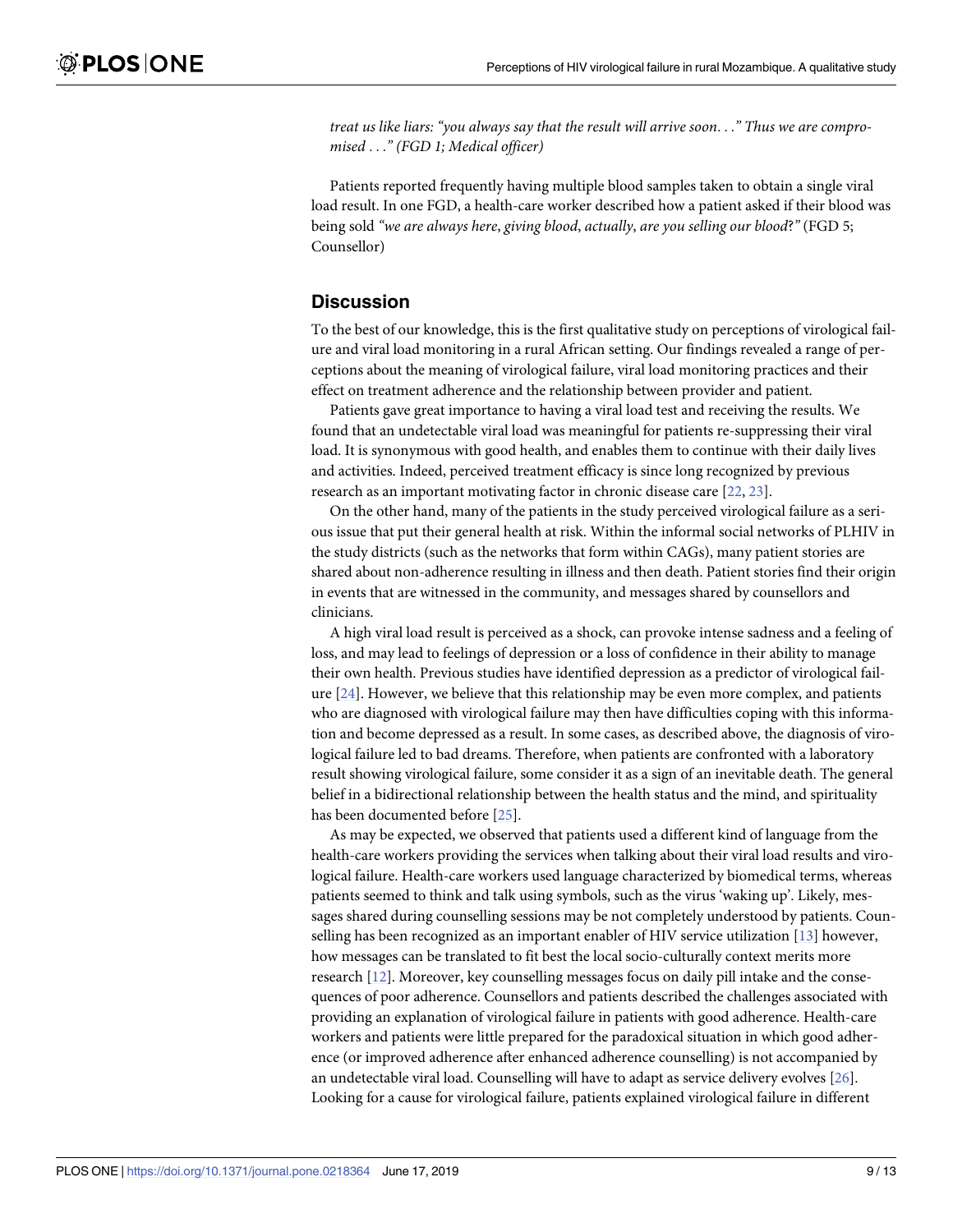<span id="page-9-0"></span>ways, such as witchcraft or their partner's sexual practices, especially if the partner is believed to have sexual relationships outside the marriage. Health-care workers and counsellors emphasized the patient's responsibility in taking pills daily to control their virus but did not always understand the circumstances under which viral load would be high, regardless of adherence.

Only a few of the patients in our study fully understood the viral load monitoring procedures and that viral load monitoring was a tool that could help them to take control of their HIV infection. Most described blood collection as a practice that must be done, without having a clear idea of how the results can help them to manage better their condition. Patients gave great importance to having a viral load test and receiving their test results. We found that an undetectable viral load had a very positive meaning for patients who had a re-suppressed viral load. We speculate that an undetectable viral load is perceived as a sign of good health, which enables them to continue with their treatment and continue with their daily lives and activities. In addition, patients are less likely to adhere to a drug they perceive as ineffective [[27](#page-12-0)] [\[22\]](#page-12-0). The incomplete understanding of virological failure may explain the adverse effects of high viral load results on the motivation to adhere.

Moreover, most patients do not understand how the blood sample chain works, as samples are sent by plane to the capital city of Maputo, and results are then sent to individual clinics by email. On the one hand it is a distant intervention that they cannot control, whereas on the other hand the results can have a profound impact upon their life [\[23\]](#page-12-0). Some patients even expect the test to tell them if they are taking their pills correctly or not. As results can arrive with significant delays, or may not arrive at all, patients are frequently requested to provide new blood samples. Dissatisfaction challenges the provider-patient relationship and leads some patients to question if their blood is being used for other purposes than viral load testing [\[13](#page-11-0)[,28\]](#page-12-0). Consequently, some patients felt disempowered, which may affect negatively their motivation to adhere [\[12\]](#page-11-0). Providing viral load testing closer to patient's homes may demystify the process and be a good example of a patient-centred approach to HIV care [\[29\]](#page-12-0).

Clinicians may also be concerned or confused when patients have a high viral load result despite apparent good adherence, especially if this was verified through home visits. However, as clinicians become more familiar with the concept of resistance, including acquired and transmitted resistance, they wish to shift patients with virological failure onto second line treatment. However, they are confronted with delays when they request a follow-up viral load, which can put health-care workers in a very difficult position. They are committed to ensuring that patients receive proper clinical care and the appropriate treatment regimen, but are also reliant on the limited resources of the national health system. Given that confidence is essential for an effective patient-provider relationship, [\[22,30\]](#page-12-0) it is concerning that there could be a lack of trust. Moreover, clinicians repeatedly reported that such delays often resulted in a worsening clinical condition for the patient, and even death. As a result of this, care providers can also feel disempowered and unable to help their patients. Previous research on viral load monitoring in Mozambique's capital showed that only one in three of those with a high ( $>3500$  copies/ ml) viral load had a follow-up viral load test, and that only one in three of those with a high follow-up viral load started second-line ART [\[31\]](#page-12-0). When programs opt for routine viral load monitoring, there should be a clear and functional plan for those identified as failing.

The present study has several limitations. Interviews were not conducted with patients who were considered lost to follow up, although they may have had a different perception of virological failure or viral load monitoring to our study population. Secondly, the themes identified by the present study are dependent to the extent the interviewees disclosed topics they found important or relevant to share. Thirdly, over half of the interviews were conducted in local Nhuengue by a non-Mozambican researcher with the assistance of a Mozambican translator, which may have caused some cultural and language barriers and affected the level of disclosure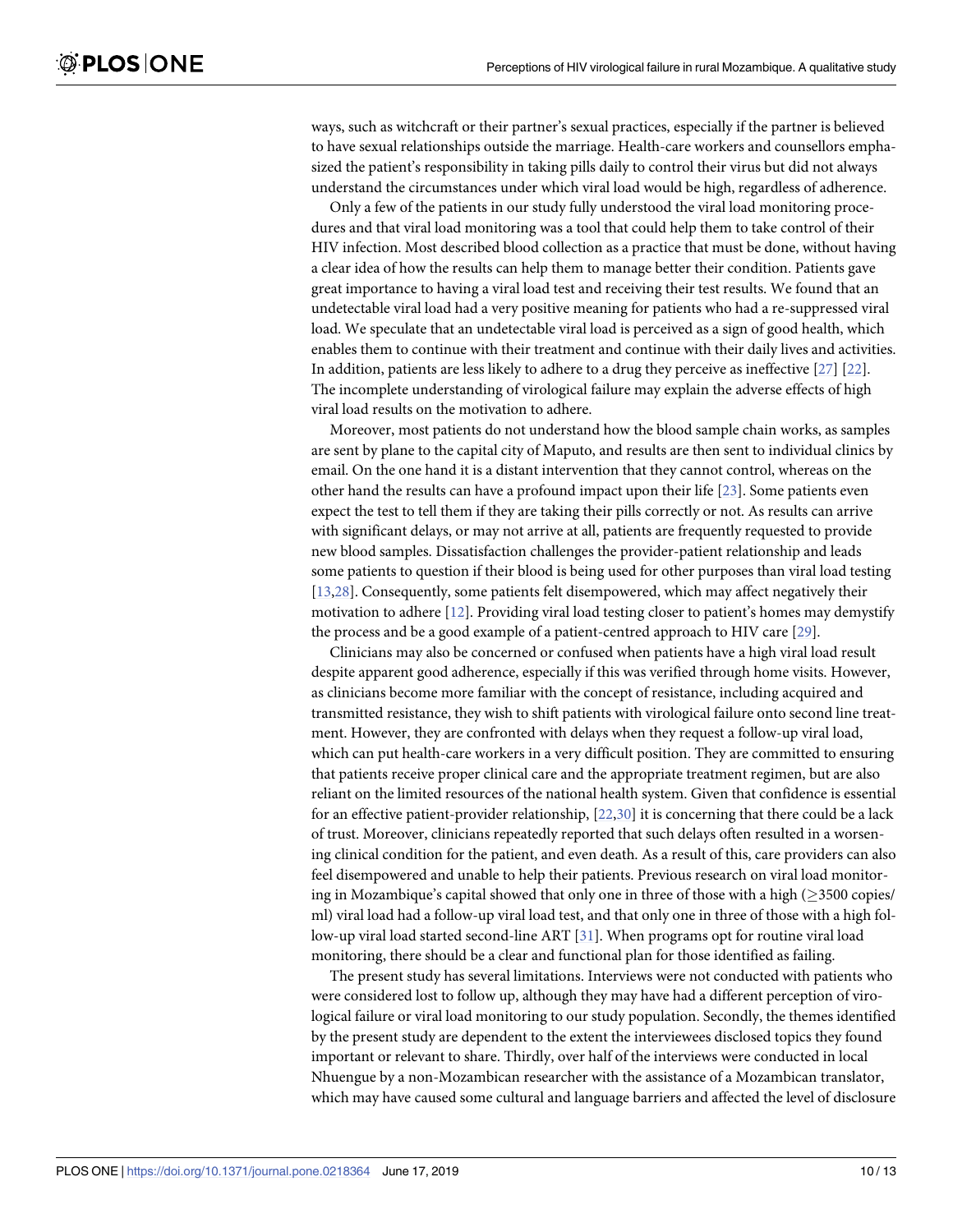of the interviewee. Finally, since IDIs and FGDs were conducted in a very rural context, findings may not be generalizable to urban contexts. Despite these limitations, the present study has some important strengths. First, at the end of every interview emerging codes were identified and saturation was discussed. Secondly, formal interim analysis and final analysis was conducted independently by two investigators, who discussed areas of agreement and divergence. Given that qualitative research is not designed to test a hypothesis or determine the frequency of events, the themes that emerged in this study may inform future research. Moreover, additional qualitative studies are needed to explore experiences with adherence strategies in patients with virological failure.

# **Conclusions**

Even though our findings are not generalizable to other rural contexts, this qualitative study on the perceptions of virological failure and viral load monitoring in rural Mozambique showed that most patients and health-care workers placed great importance to viral load testing. Structural delays of the actual system in obtaining viral load results also made virological failure difficult for clinicians to manage and in turn made patients and clinicians felt frustrated and disempowered.

Counselling strategies should be adapted to the local context, and should include clear messages for different scenarios, including virological failure in patients reporting good adherence. Viral load monitoring should be coupled with a clear plan to start those identified as failing on second-line ART.

# **Acknowledgments**

We thank the MSF staff of the Patient Support Department in Tete: Mr Raja R. Simone, HIV Counsellor Supervisor of Changara, Mr Alexandre Victor, HIV Counsellor Supervisor of Marara and Mr Bonaparte Mapirazua. This research was conducted through the Structured Operational Research and Training Initiative (SORT IT), a global partnership led by the Special Programme for Research and Training in Tropical Diseases at the World Health Organization (WHO/TDR). The model is based on a course developed jointly by the International Union Against Tuberculosis and Lung Disease (The Union) and Médecins Sans Frontières (MSF/ Doctors Without Borders). The specific SORT IT programme which resulted in this publication was jointly developed and implemented by the Luxembourg Operational Research Unit (LuxOR), MSF Brussels Operational Centre, Luxembourg and Centre for Operational Research, The Union, Paris, France.

## **Author Contributions**

**Conceptualization:** Ivan Alejandro Pulido Tarquino, Emilie Venables, Ruggero Giuliani, Tom Decroo.

**Data curation:** Ivan Alejandro Pulido Tarquino.

**Formal analysis:** Ivan Alejandro Pulido Tarquino, Tom Decroo.

**Investigation:** Ivan Alejandro Pulido Tarquino, Jose Manuel de Amaral Fidelis.

**Methodology:** Ivan Alejandro Pulido Tarquino, Tom Decroo.

**Supervision:** Ivan Alejandro Pulido Tarquino.

**Writing – original draft:** Ivan Alejandro Pulido Tarquino, Tom Decroo.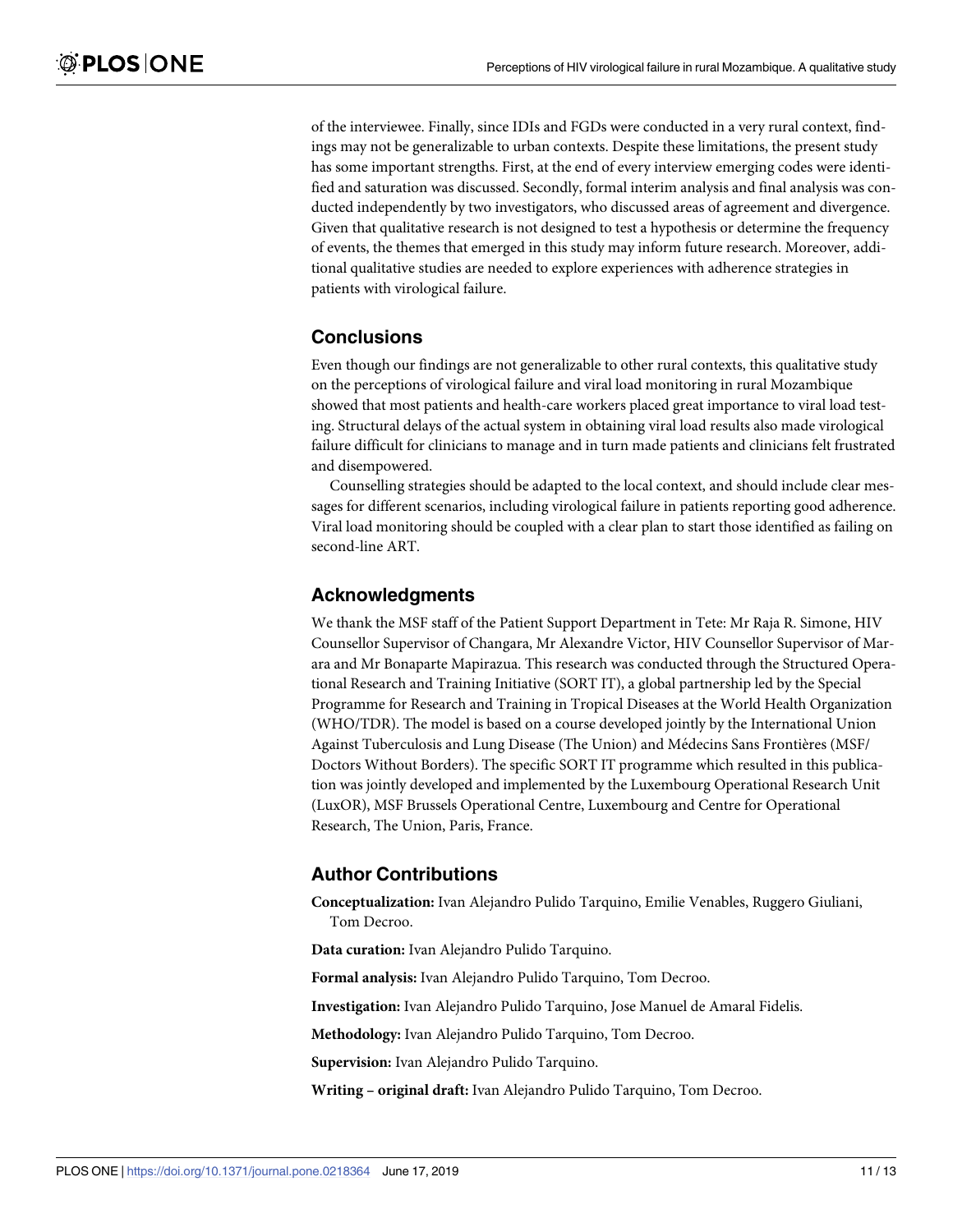<span id="page-11-0"></span>**Writing – review & editing:** Ivan Alejandro Pulido Tarquino, Emilie Venables, Jose Manuel de Amaral Fidelis, Ruggero Giuliani, Tom Decroo.

## **References**

- **[1](#page-1-0).** Kredo T Ford N, Adeniyi FB, Garner P. Decentralising HIV treatment in lower- and middle-income countries. Cochrane Database Syst Rev. 2013 Jun 27;(6):CD009987. J Int AIDS Soc. 2016; 19(1): 21166. <https://doi.org/10.1002/14651858.CD009987.pub2> PMID: [23807693](http://www.ncbi.nlm.nih.gov/pubmed/23807693)
- **[2](#page-1-0).** UNAIDS, 2016, Global AIDS Update. Available at [http://www.unaids.org/en/resources/documents/](http://www.unaids.org/en/resources/documents/2016/Global-AIDS-update-2016) [2016/Global-AIDS-update-2016](http://www.unaids.org/en/resources/documents/2016/Global-AIDS-update-2016)
- **[3](#page-1-0).** Ministério da Saúde (MISAU), Instituto Nacional de Estatística (INE), ICF International. Moçambique inquérito de indicadores de imunização, malária e HIV/SIDA em Moçambique 2015: Relatório de indicadores básicos. 2018; Available from: <https://dhsprogram.com/pubs/pdf/AIS12/AIS12.pdf>
- **[4](#page-1-0).** Decroo T, Telfer B, Biot M, Maïkéré J, Dezembro S, Cumba LI, et al. Distribution of antiretroviral treatment through self-forming groups of patients in Tete Province, Mozambique. J Acquir Immune Defic Syndr. 2011 Feb 1; 56(2):e39–44. <https://doi.org/10.1097/QAI.0b013e3182055138> PMID: [21084990](http://www.ncbi.nlm.nih.gov/pubmed/21084990)
- **[5](#page-1-0).** Caluwaerts C, Maendaenda R, Maldonado F, Biot M, Ford N, Chu K. Risk factors and true outcomes for lost to follow-up individuals in an antiretroviral treatment programme in Tete, Mozambique. International health. 2009; 1 (1): 97–101. <https://doi.org/10.1016/j.inhe.2009.03.002> PMID: [24036299](http://www.ncbi.nlm.nih.gov/pubmed/24036299)
- **[6](#page-1-0).** Erba F, Brambilla D, Ceffa S, Ciccacci F, Luhanga R, Sidumo Z, et al. Measurement of viral load by the automated Abbott real-time HIV-1 assay using dried blood spots collected and processed in Malawi and Mozambique. S Afr Med J. 2015 Nov 8; 105(12):1036–8. [https://doi.org/10.7196/SAMJ.2015.v105i12.](https://doi.org/10.7196/SAMJ.2015.v105i12.9673) [9673](https://doi.org/10.7196/SAMJ.2015.v105i12.9673) PMID: [26792161](http://www.ncbi.nlm.nih.gov/pubmed/26792161)
- **[7](#page-1-0).** Jobanputra K, Parker LA, Azih C, Okello V, Maphalala G, Kershberger B, et al. (2015) Factors Associated with Virological Failure and Suppression after Enhanced Adherence Counselling, in Children, Adolescents and Adults on Antiretroviral Therapy for HIV in Swaziland. PLoS ONE 10(2): e0116144. <https://doi.org/10.1371/journal.pone.0116144> PMID: [25695494](http://www.ncbi.nlm.nih.gov/pubmed/25695494)
- **[8](#page-1-0).** Ickovics & C. S. Meade Adherence to HAART among patients with HIV: Breakthroughs and barriers J. R. AIDS Care Vol. 14, Iss. 3,2002
- **[9](#page-2-0).** Boender TS, Sigaloff KC, McMahon JH, Kiertiburanakul S, Jordan MR, Barcarolo J, et al. Long-term Virological Outcomes of First-Line Antiretroviral Therapy for HIV-1 in Low- and Middle-Income Countries: A Systematic Review and Meta-analysis. Clin Infect Dis. 2015 Nov 1; 61(9):1453–61. [https://doi.](https://doi.org/10.1093/cid/civ556) [org/10.1093/cid/civ556](https://doi.org/10.1093/cid/civ556) PMID: [26157050](http://www.ncbi.nlm.nih.gov/pubmed/26157050)
- **[10](#page-2-0).** McMahon JH1, Elliott JH, Bertagnolio S, Kubiak R, Jordan MR. Viral suppression after 12 months of antiretroviral therapy in low- and middle-income countries: a systematic review. Bull World Health Organ. 2013 May 1; 91(5):377–385E. <https://doi.org/10.2471/BLT.12.112946> PMID: [23678201](http://www.ncbi.nlm.nih.gov/pubmed/23678201)
- **[11](#page-2-0).** Govindasamy D, Ford N, Kranzer K. Risk factors, barriers and facilitators for linkage to antiretroviral therapy care: a systematic review. AIDS. 2012 Oct 23; 26(16):2059–67. [https://doi.org/10.1097/QAD.](https://doi.org/10.1097/QAD.0b013e3283578b9b) [0b013e3283578b9b](https://doi.org/10.1097/QAD.0b013e3283578b9b) PMID: [22781227](http://www.ncbi.nlm.nih.gov/pubmed/22781227)
- **[12](#page-8-0).** Ma Q, Tso LS, Rich ZC, Hall BJ, Beanland R, Li H, et al. Barriers and facilitators of interventions for improving antiretroviral therapy adherence: a systematic review of global qualitative evidence. J Int AIDS Soc. 2016 Oct 17; 19(1):21166. <https://doi.org/10.7448/IAS.19.1.21166> PMID: [27756450](http://www.ncbi.nlm.nih.gov/pubmed/27756450)
- **[13](#page-2-0).** Heestermans T, Browne JL, Aitken SC, Vervoort SC, Klipstein-Grobusch K. Determinants of adherence to antiretroviral therapy among HIV-positive adults in sub-Saharan Africa: a systematic review. BMJ Glob Health. 2016 Dec 30; 1(4):e000125. eCollection 2016. [https://doi.org/10.1136/bmjgh-2016-](https://doi.org/10.1136/bmjgh-2016-000125) [000125](https://doi.org/10.1136/bmjgh-2016-000125) PMID: [28588979](http://www.ncbi.nlm.nih.gov/pubmed/28588979)
- **[14](#page-2-0).** Murraya Laura K., Semraua Katherine, Ellen McCurleya d, Donald M. Theaa, Nancy Scotta, Mwiya Mwiyab, et al. Barriers to acceptance and adherence of antiretroviral therapy in urban Zambian women: a qualitative study AIDS Care. 2009 January; 21(1): 78. <https://doi.org/10.1080/09540120802032643>
- **15.** Bezabhe Woldesellassie M., Leanne Chalmers, Luke R. Bereznicki, Gregory M. Peterson, Mekides A. Bimirew, et al. Barriers and Facilitators of Adherence to Antiretroviral Drug Therapy and Retention in Care among Adult HIV-Positive Patients: A Qualitative Study from Ethiopia. PLoS One. 2014; 9(5): e97353. Published online 2014 May 14. <https://doi.org/10.1371/journal.pone.0097353> PMID: [24828585](http://www.ncbi.nlm.nih.gov/pubmed/24828585)
- **16.** Azia IN, Mukumbang FC, Van Wyk, B. Barriers to adherence to antiretroviral treatment in a regional hospital in Vredenburg, Western Cape, South Africa. S Afr J HIV Med. 2016; 17(1), a476. [http://dx.doi.](http://dx.doi.org/10.4102/sajhivmed.v17i1.476) [org/10.4102/sajhivmed.v17i1.476](http://dx.doi.org/10.4102/sajhivmed.v17i1.476)
- **[17](#page-2-0).** Tuller D.M., Bangsberg D.R., Senkungu J. et al. Transportation Costs Impede Sustained Adherence and Access to HAART in a Clinic Population in Southwestern Uganda: A Qualitative Study AIDS Behav (2010) 14: 778. <https://doi.org/10.1007/s10461-009-9533-2> PMID: [19283464](http://www.ncbi.nlm.nih.gov/pubmed/19283464)